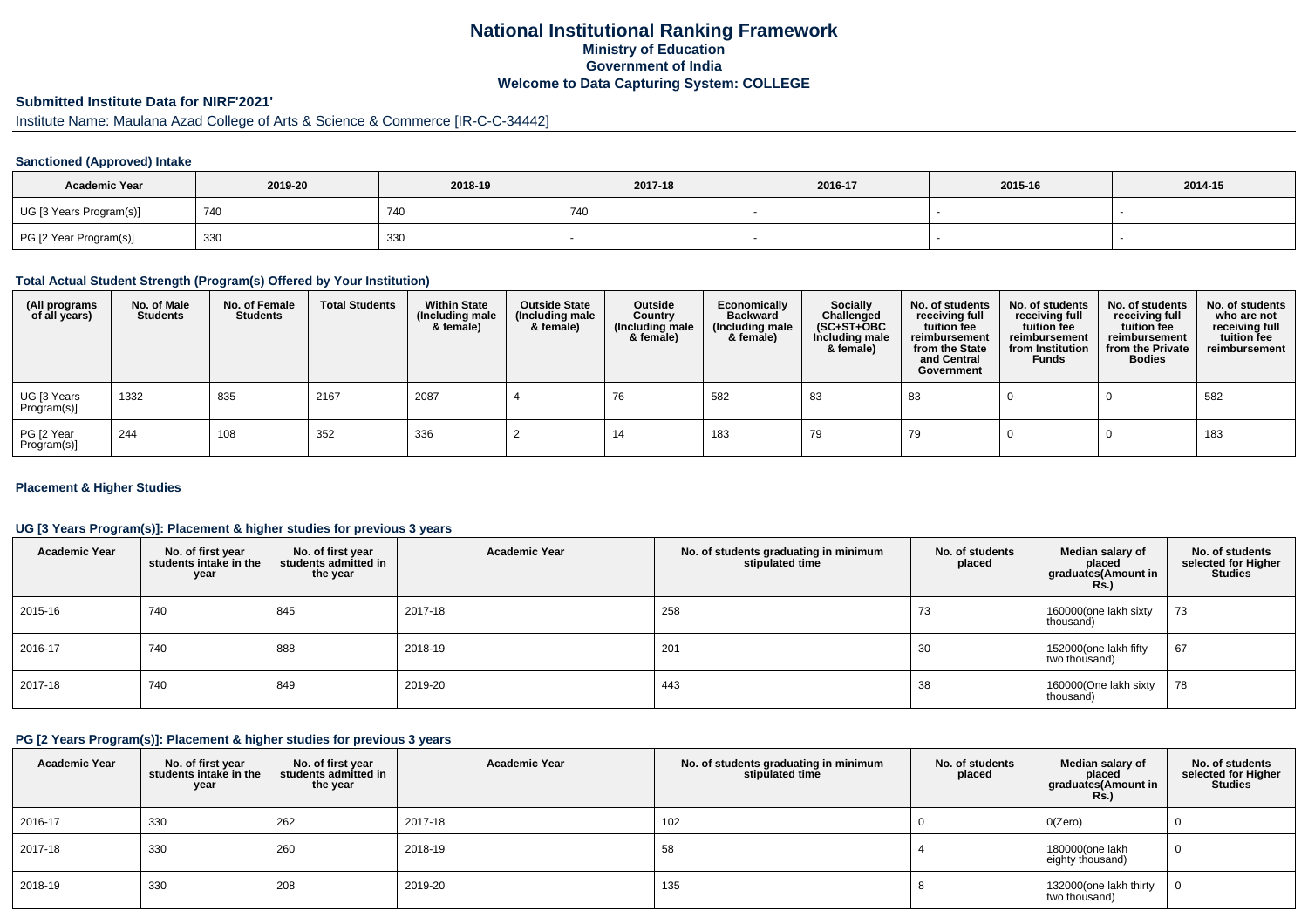### **Financial Resources: Utilised Amount for the Capital expenditure for previous 3 years**

| <b>Academic Year</b>                                                                                 | 2019-20                                                            | 2018-19                                                              | 2017-18                                                   |  |  |  |  |  |  |  |  |  |
|------------------------------------------------------------------------------------------------------|--------------------------------------------------------------------|----------------------------------------------------------------------|-----------------------------------------------------------|--|--|--|--|--|--|--|--|--|
|                                                                                                      | <b>Utilised Amount</b>                                             | <b>Utilised Amount</b>                                               | <b>Utilised Amount</b>                                    |  |  |  |  |  |  |  |  |  |
| Annual Capital Expenditure on Academic Activities and Resources (excluding expenditure on buildings) |                                                                    |                                                                      |                                                           |  |  |  |  |  |  |  |  |  |
| 7576 (Seven thousand five hundred seventy six)<br>Library                                            |                                                                    | 621965 (Six Lakh Twenty one thousand nine hundred and<br>sixtryfive) | 27178 (Twenty seven thousand seventy eight)               |  |  |  |  |  |  |  |  |  |
| New Equipment for Laboratories                                                                       | 286959 (Two lakh eighty six thousand nine hundred fifty nine)      | 888318 (eight lakh eighty eight thousand three hundred<br>eighteen)  | 31769 (Thirty one thousand seven hundred sixty nine)      |  |  |  |  |  |  |  |  |  |
| Other expenditure on creation of Capital Assets (excluding<br>expenditure on Land and Building)      | 1379904 (Thirteen lakh seventy nine thousand nine hundred<br>four) | 2176943 (Twenty one lakh seventy six thousand forty three)           | 103449 (One lakh three thousand four hundred forty ninee) |  |  |  |  |  |  |  |  |  |

## **Financial Resources: Utilised Amount for the Operational expenditure for previous 3 years**

| <b>Academic Year</b>                                                                                                                                                                            | 2019-20                                                                        | 2018-19                                                                                 | 2017-18                                                                          |  |  |  |  |  |  |  |  |  |
|-------------------------------------------------------------------------------------------------------------------------------------------------------------------------------------------------|--------------------------------------------------------------------------------|-----------------------------------------------------------------------------------------|----------------------------------------------------------------------------------|--|--|--|--|--|--|--|--|--|
|                                                                                                                                                                                                 | <b>Utilised Amount</b>                                                         | <b>Utilised Amount</b>                                                                  | <b>Utilised Amount</b>                                                           |  |  |  |  |  |  |  |  |  |
| <b>Annual Operational Expenditure</b>                                                                                                                                                           |                                                                                |                                                                                         |                                                                                  |  |  |  |  |  |  |  |  |  |
| Salaries (Teaching and Non Teaching staff)                                                                                                                                                      | 117111108 (Eleven crore seventy one lakh eleven thousand<br>one hundred eight) | 115075738 (Eleven crore fifty lakh seventy five thousand seven<br>hundred thirty eight) | 94034699 (Nine crore forty lakh thirty four thousand six<br>hundred ninety nine) |  |  |  |  |  |  |  |  |  |
| Maintenance of Academic Infrastructure or consumables and<br>other running expenditures (excluding maintenance of hostels<br>and allied services, rent of the building, depreciation cost, etc) | 1974555 (Nineteen lakh seventy four thousand fifty five)                       | 5144490 (fifty one lakh forty four thousand four hundred ninety)                        | 74258 (Seventy four thousand two hundred fifty eight)                            |  |  |  |  |  |  |  |  |  |
| Seminars/Conferences/Workshops                                                                                                                                                                  | 22200 (Twenty two thousand two hundred)                                        | 52090 (Fifty two thousand ninety)                                                       | 47000 (forty seven thousand)                                                     |  |  |  |  |  |  |  |  |  |

## **PCS Facilities: Facilities of physically challenged students**

| 1. Do your institution buildings have Lifts/Ramps?                                                                                                        | Yes, more than 60% of the buildings |
|-----------------------------------------------------------------------------------------------------------------------------------------------------------|-------------------------------------|
| 2. Do your institution have provision for walking aids, includingwheelchairs and transportation from one building to another for<br>handicapped students? | Yes                                 |
| 3. Do your institution buildings have specially designed toilets for handicapped students?                                                                | Yes, more than 40% of the buildings |

## **Faculty Details**

| Srno           | Name                                                  | Age | Designation            | Gender | Qualification | <b>Experience (In</b><br>Months) | <b>Is Associated</b><br><b>Last Year</b> | Currently<br>working with<br>institution? | <b>Joining Date</b> | <b>Leaving Date</b> | <b>Association type</b> |
|----------------|-------------------------------------------------------|-----|------------------------|--------|---------------|----------------------------------|------------------------------------------|-------------------------------------------|---------------------|---------------------|-------------------------|
|                | <b>MAQDOOM</b><br><b>MOHIUDDIN</b><br><b>FAROOQUI</b> | 54  | Professor              | Male   | Ph.D          | 360                              | No                                       | No                                        | 22-07-1991          | 02-05-2019          | Regular                 |
| 2              | SHAIKH<br>KALEEMUDDIN                                 | 38  | Assistant<br>Professor | Male   | Ph.D          | 113                              | Yes                                      | Yes                                       | 21-06-2011          | $\sim$              | Regular                 |
| 3              | SHAIKH MUSAK<br>RAJJAK                                | 37  | Assistant<br>Professor | Male   | Ph.D          | 128                              | Yes                                      | Yes                                       | 14-05-2009          | $\sim$              | Regular                 |
| $\overline{4}$ | APARNA<br><b>SARANG SARAF</b>                         | 42  | Professor              | Female | Ph.D          | 206                              | Yes                                      | Yes                                       | 26-10-2004          | $\sim$              | Regular                 |
| 5              | SAYYAD SULTAN<br>KASIM                                | 50  | Professor              | Male   | Ph.D          | 205                              | Yes                                      | Yes                                       | 12-12-2003          | $\sim$              | Regular                 |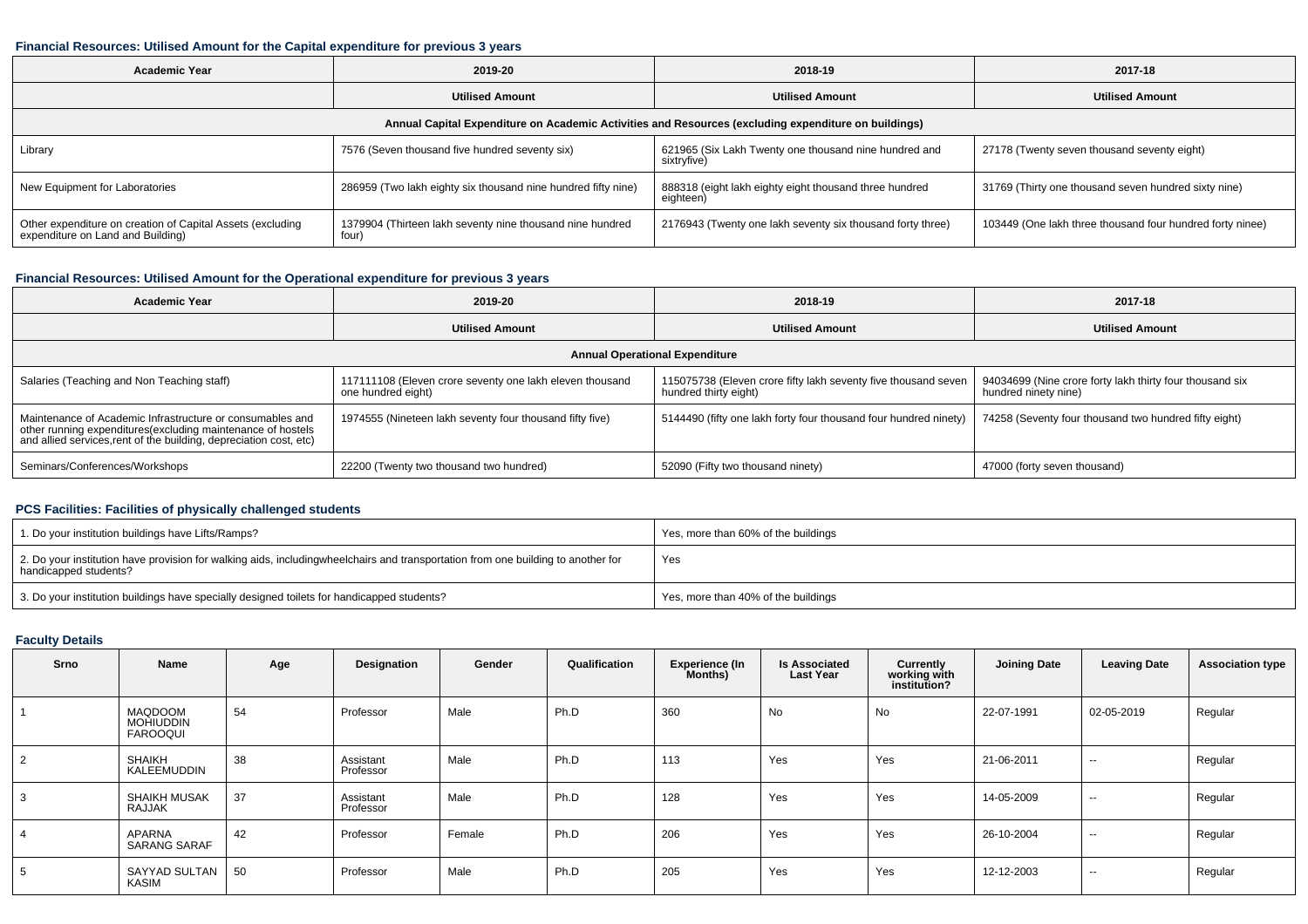| 6              | <b>TULAPURKAR</b><br><b>SMITA</b>                    | 59 | Associate<br>Professor | Female | Ph.D        | 449 | Yes | Yes | 12-08-1983 | $\sim$                   | Regular                |
|----------------|------------------------------------------------------|----|------------------------|--------|-------------|-----|-----|-----|------------|--------------------------|------------------------|
| $\overline{7}$ | <b>MOHAMMED</b><br>MUKTAR                            | 39 | Assistant<br>Professor | Male   | <b>SLET</b> | 139 | Yes | Yes | 30-05-2009 | ⊷                        | Regular                |
| 8              | <b>QUAZI SADAT</b><br><b>MOHIUDDIN</b>               | 60 | Associate<br>Professor | Male   | Ph.D        | 208 | Yes | No  | 23-09-2003 | 31-12-2020               | Regular                |
| 9              | <b>SHAIKH</b><br><b>JULFIKAR</b><br><b>DASTAGIR</b>  | 47 | Professor              | Male   | Ph.D        | 208 | Yes | Yes | 23-09-2003 | ⊷                        | Regular                |
| 10             | <b>QUADRI SHUJAT</b><br><b>HUSSAIN</b>               | 58 | Professor              | Male   | Ph.D        | 363 | Yes | Yes | 17-10-1990 | $\mathbf{u}$             | Regular                |
| 11             | <b>SHAIKH</b><br>NAZNEEN<br><b>AKHTAR</b>            | 42 | Lecturer               | Female | Ph.D        | 156 | Yes | Yes | 31-08-2007 | ⊷                        | Adhoc /<br>Contractual |
| 12             | <b>MOHD</b><br>NAEEMULLAH                            | 43 | Lecturer               | Male   | M. Phil     | 153 | Yes | Yes | 31-07-2007 | --                       | Adhoc /<br>Contractual |
| 13             | AYESHA<br><b>SULTANA</b>                             | 33 | Lecturer               | Female | M.Sc.       | 96  | Yes | Yes | 30-09-2011 | --                       | Adhoc /<br>Contractual |
| 14             | MOHD FAROOQ<br><b>MOHD UMAR</b>                      | 31 | Lecturer               | Male   | <b>MCA</b>  | 72  | Yes | Yes | 30-09-2015 | н.                       | Adhoc /<br>Contractual |
| 15             | ANSARI ZARTAB                                        | 42 | Lecturer               | Male   | LLM         | 60  | Yes | Yes | 30-06-2016 | $\overline{a}$           | Adhoc /<br>Contractual |
| 16             | SHAIKH NUSHAD<br>ANJUM SHAIKH<br>BISMILLAH           | 32 | Lecturer               | Female | B.Ed        | 56  | Yes | Yes | 30-11-2016 | --                       | Adhoc /<br>Contractual |
| 17             | SYED<br>EHTESHAMUDDI<br>N QUADRI                     | 55 | Lecturer               | Male   | M. Phil     | 127 | Yes | Yes | 31-12-2010 | $\overline{\phantom{a}}$ | Visiting               |
| 18             | RAJAN<br>HARIBAHU<br><b>SHINDE</b>                   | 50 | Associate<br>Professor | Male   | <b>NET</b>  | 327 | Yes | Yes | 06-10-1993 | --                       | Regular                |
| 19             | <b>ABDUL RAB</b>                                     | 40 | Assistant<br>Professor | Male   | <b>NET</b>  | 113 | Yes | Yes | 18-10-2010 | н.                       | Regular                |
| 20             | <b>MOHAMMED</b><br>RAZAULLAH<br>KHAN IC<br>PRINCIPAL | 57 | Associate<br>Professor | Male   | Ph.D        | 353 | Yes | No  | 07-08-1991 | 04-02-2019               | Regular                |
| 21             | PRASHANT<br><b>DEORAO</b><br><b>NETANKAR</b>         | 43 | Assistant<br>Professor | Male   | Ph.D        | 244 | Yes | Yes | 19-09-2000 | --                       | Regular                |
| 22             | ANIS AHMED                                           | 36 | Assistant<br>Professor | Male   | <b>NET</b>  | 123 | Yes | Yes | 18-10-2010 | $- -$                    | Regular                |
| 23             | SADIKALI LATIF<br>SHAIKH                             | 41 | Associate<br>Professor | Male   | Ph.D        | 194 | Yes | Yes | 26-06-2004 | н.                       | Regular                |
| 24             | MAHEJABIN<br><b>NISAR AHMED</b><br>SAYYAD            | 38 | Assistant<br>Professor | Female | <b>SLET</b> | 140 | Yes | Yes | 14-05-2009 | н.                       | Regular                |
| 25             | MOHD ABDUL<br>BARI                                   | 56 | Professor              | Male   | Ph.D        | 360 | Yes | Yes | 12-09-1991 | н.                       | Regular                |
| 26             | KHILLARE<br>CHETANKUMAR<br>BANAJI                    | 58 | Associate<br>Professor | Male   | Ph.D        | 398 | Yes | Yes | 16-11-1987 | н.                       | Regular                |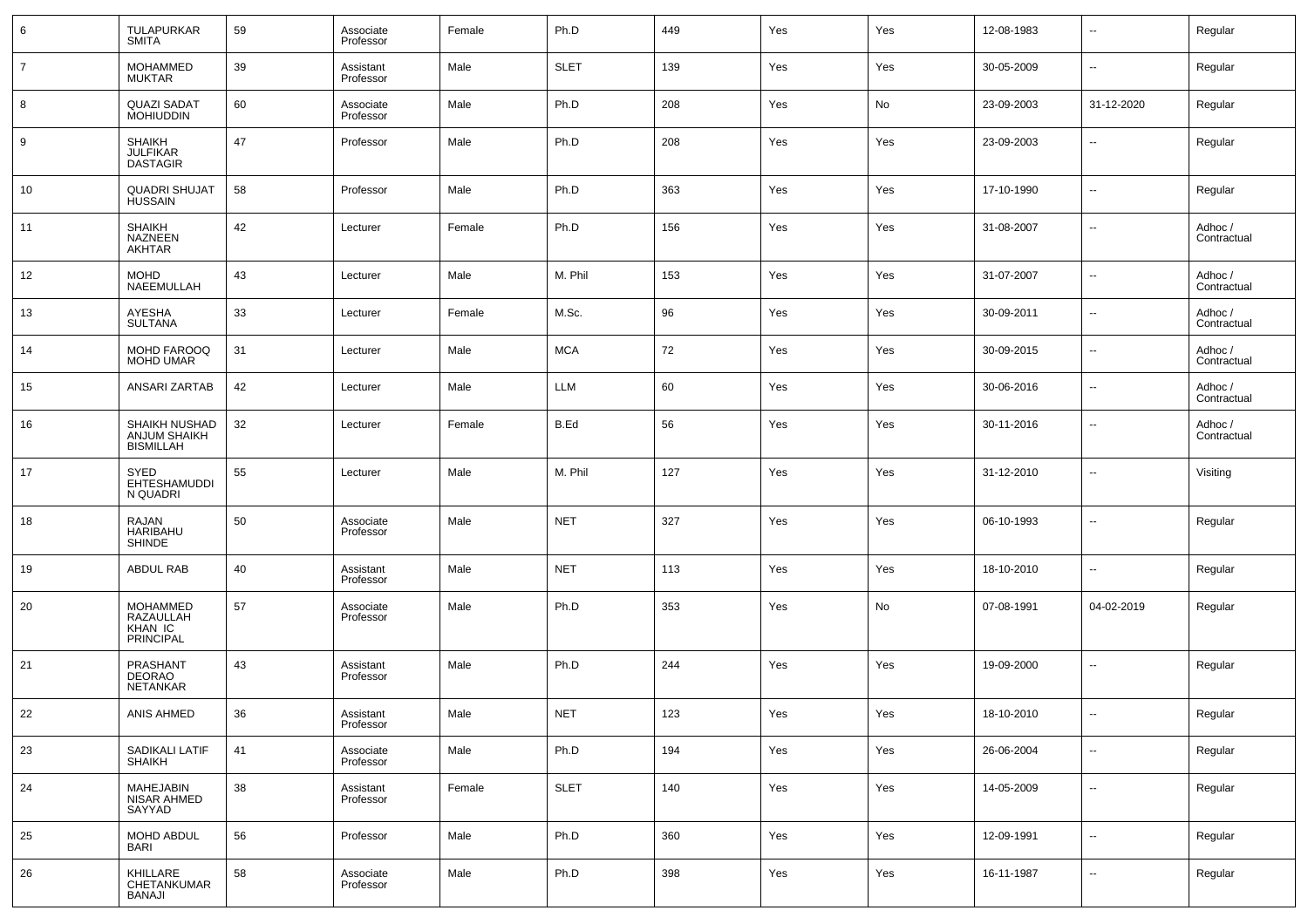| 27 | AYESHA<br>MEHRAJ K                                   | 48 | Lecturer               | Female | M. Phil                 | 192 | Yes | Yes | 31-07-2004 | $\overline{\phantom{a}}$ | Adhoc /<br>Contractual |
|----|------------------------------------------------------|----|------------------------|--------|-------------------------|-----|-----|-----|------------|--------------------------|------------------------|
| 28 | YOUSUF TALIB                                         | 36 | Lecturer               | Male   | M.Sc.(Microbiolog<br>y) | 157 | Yes | Yes | 31-07-2007 | $\overline{\phantom{a}}$ | Adhoc /<br>Contractual |
| 29 | SHAIKH ADIBA<br><b>SAHER</b>                         | 36 | Lecturer               | Female | Ph.D                    | 106 | Yes | Yes | 30-09-2011 | $\overline{\phantom{a}}$ | Adhoc /<br>Contractual |
| 30 | <b>MUSTANSIR EZZI</b>                                | 42 | Lecturer               | Male   | M.COM                   | 58  | Yes | Yes | 30-09-2015 | --                       | Adhoc /<br>Contractual |
| 31 | SHAIKH HIBA<br>ISMAL                                 | 28 | Lecturer               | Female | M.Sc.                   | 46  | Yes | No  | 30-09-2015 | 15-06-2019               | Adhoc /<br>Contractual |
| 32 | PARWEZ<br>QURESHI                                    | 42 | Lecturer               | Male   | M.Sc.(Microbiolog<br>y) | 47  | Yes | Yes | 31-08-2016 | --                       | Adhoc /<br>Contractual |
| 33 | <b>SHAIKH</b><br>MUSSADDIQUE<br>AHMED                | 26 | Lecturer               | Male   | M.Sc.                   | 37  | Yes | Yes | 30-06-2017 | --                       | Visiting               |
| 34 | ZOHRA FATEMA                                         | 36 | Lecturer               | Female | MSc(Mathematics)        | 115 | Yes | Yes | 31-12-2010 | $\ddotsc$                | Visiting               |
| 35 | <b>MRS FARHANA</b><br><b>KHAN</b>                    | 58 | Professor              | Female | Ph.D                    | 377 | Yes | Yes | 14-08-1989 | --                       | Regular                |
| 36 | SHAIKH AFROZ<br><b>FATEMA SHAIKH</b><br><b>HABIB</b> | 40 | Assistant<br>Professor | Female | Ph.D                    | 123 | Yes | Yes | 18-10-2010 | --                       | Regular                |
| 37 | <b>QUADRI SYED</b><br><b>MUJTABA</b>                 | 39 | Assistant<br>Professor | Male   | Ph.D                    | 140 | Yes | Yes | 14-05-2009 | $\sim$                   | Regular                |
| 38 | <b>IDREES</b><br><b>MOHAMMED</b><br><b>FAROOQUI</b>  | 61 | Assistant<br>Professor | Male   | Ph.D                    | 450 | Yes | No  | 05-01-1981 | 01-12-2018               | Regular                |
| 39 | MOHAMAD ASIF<br><b>SHAIKH</b>                        | 53 | Assistant<br>Professor | Male   | Ph.D                    | 151 | Yes | Yes | 16-06-2008 | $\overline{\phantom{a}}$ | Regular                |
| 40 | PATHAN AYUB<br>KHAN                                  | 60 | Associate<br>Professor | Male   | Ph.D                    | 462 | Yes | No  | 16-07-1982 | 31-03-2020               | Regular                |
| 41 | <b>BHATTACHARYA</b><br>ADITI<br><b>VISHWANATH</b>    | 54 | Professor              | Female | Ph.D                    | 389 | Yes | Yes | 01-08-1988 | $\overline{\phantom{a}}$ | Regular                |
| 42 | <b>MOHAMMED</b><br><b>RAFIUDDIN</b><br><b>NASER</b>  | 54 | Assistant<br>Professor | Male   | Ph.D                    | 343 | Yes | Yes | 15-06-1992 | --                       | Regular                |
| 43 | <b>SHAIKH</b><br><b>TARANNUM</b><br><b>TANVEER</b>   | 40 | Assistant<br>Professor | Female | Ph.D                    | 129 | Yes | Yes | 19-04-2010 | $\overline{\phantom{a}}$ | Regular                |
| 44 | M A MALIK                                            | 55 | Assistant<br>Professor | Male   | <b>SLET</b>             | 140 | Yes | Yes | 14-05-2009 | ۰.                       | Regular                |
| 45 | SHAIKH IRFAN<br><b>AHMED</b>                         | 42 | Lecturer               | Male   | M. Phil                 | 240 | Yes | No  | 31-07-2004 | 31-12-2020               | Adhoc /<br>Contractual |
| 46 | NAZIYA HYDER<br><b>PATHAN</b>                        | 39 | Lecturer               | Female | M. Phil                 | 156 | Yes | Yes | 31-08-2007 | ۰.                       | Adhoc /<br>Contractual |
| 47 | SYED<br><b>RAHIMUODDIN</b>                           | 34 | Lecturer               | Male   | <b>MBA</b>              | 83  | Yes | Yes | 31-08-2013 | ۰.                       | Adhoc /<br>Contractual |
| 48 | FAROOQUI<br>SAMREEN<br><b>FATEMA</b>                 | 27 | Lecturer               | Female | Ph.D                    | 58  | Yes | Yes | 30-09-2015 | ۰.                       | Adhoc /<br>Contractual |